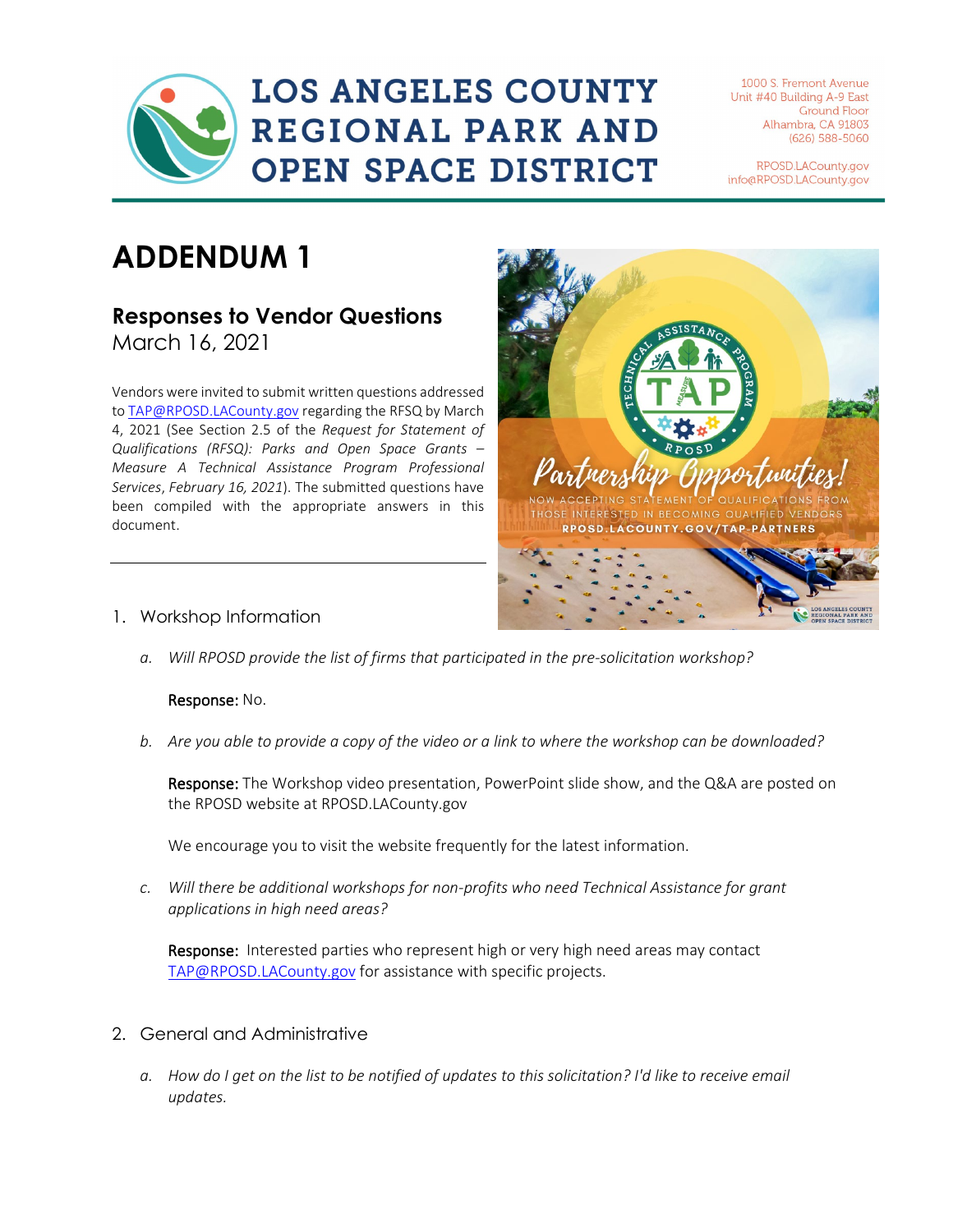**Response:** We encourage you to visit the RPOSD website frequently for the latest information. While there is no unique mailing list for this solicitation, the link to join RPOSD's general mailing list can be found at<https://rposd.lacounty.gov/contact-us/>

*b. Where can I access the current version of the RFSQ, that includes any changes that may have been made since that date of the Workshop?*

Response: The current version is on our Website: RPOSD.LACounty.gov

*c. How regularly will Master Agreements be presented to the Board of Supervisors for approval?*

**Response:** The Board of Supervisors gave delegated authority to RPOSD to implement Measure A, in accordance with County contracting procedures. RPOSD will review proposals on an ongoing basis to qualify vendors.

*d. How often will the review of applications take place after the initial March 26th deadline?*

Response: On an ongoing basis at RPOSD's discretion.

*e. If we intend to submit our final SOQ via email, should our SOQ be sent to [TAP@rposd.lacounty.gov](mailto:TAP@rposd.lacounty.gov) or is there another email address we should use?*

Response: Submit your SOQ to [TAP@RPOSD.LACounty.gov.](mailto:TAP@RPOSD.LACounty.gov)

The name must follow .pdf criteria.

*f. How many MSA contract awards will be issued?*

Response: Master Agreements will be executed with all interested Vendors determined to be qualified for a particular Skill Category(ies). The execution of a Master Agreement does not guarantee a Contractor any minimum amount of business.

- 3. Location of Key Staff (Section 1.5.2)
	- *a. Section 1.5.2 requires that the Vendor's office and personnel be located in Southern California. If the primary staff (ie. Project Manager, Key Staff) are located in Southern California, will additional staff located in offices outside of Southern California (technical experts, additional staff) be acceptable and considered in the SOQ by RPOSD?*

Response: Additional staff may be located outside of Southern California; however, travel to Los Angeles County, and related expenses, cannot be included in the budget.

For purposes of the RFSQ, RPOSD is defining Southern California as the counties of: Los Angeles, Ventura, Santa Barbara, Riverside, San Bernardino, Orange, and San Diego.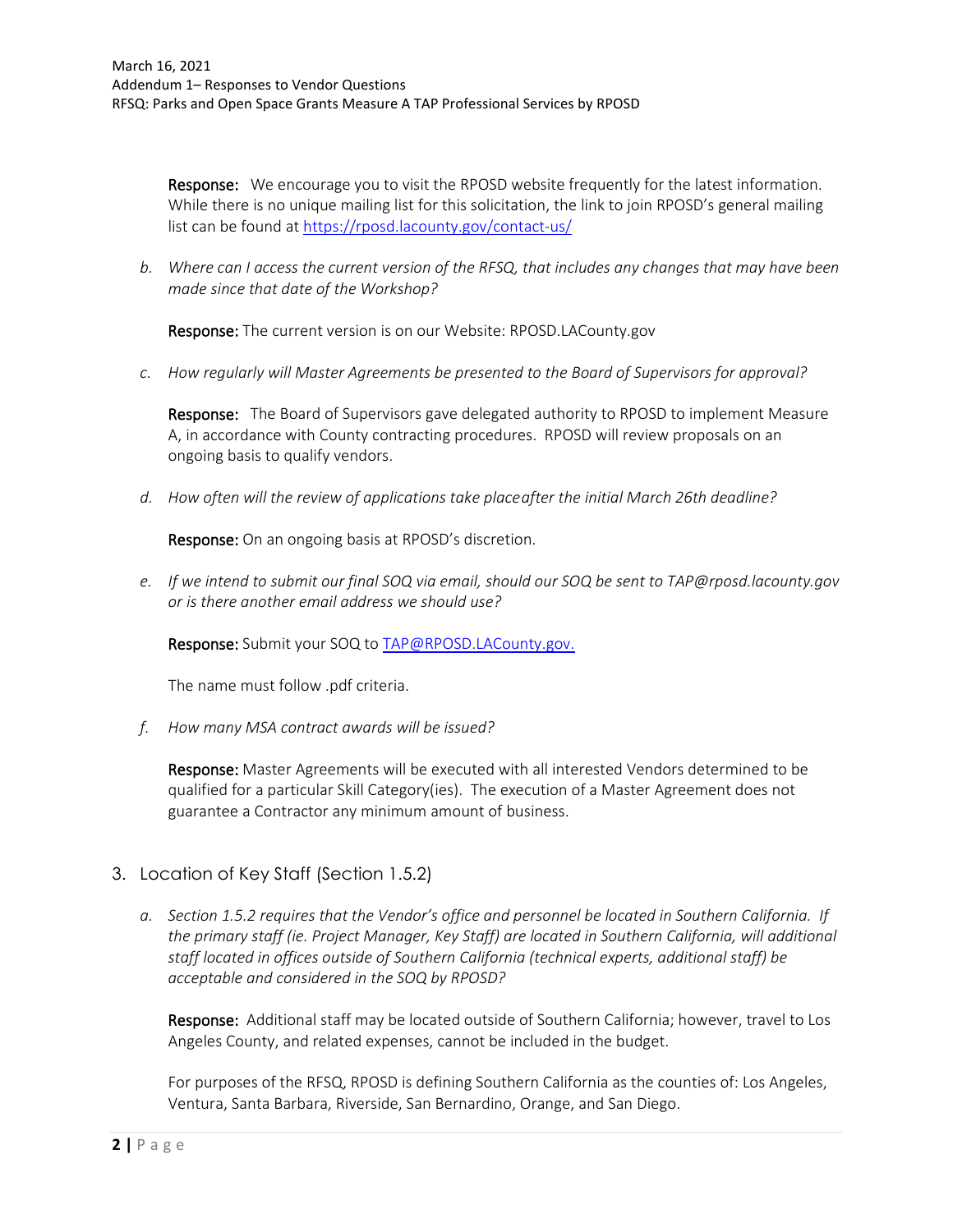- 4. Demonstration of Qualifications and Skills Categories
	- *a. Would capacity-building for RPOSD, vendors, and park eligible entities regarding community engagement, local/place-based network/partnership development + capacity-building, and leadership development fall into Category 8?*

Response: Yes, but specific project needs will be described in a Statement of Work that accompanies a Work Order Solicitation.

*b. If we are applying for multiple skills, do we need tocreate a separate application for each?*

Response: No, one application can address multiple Skill Categories, however, applicants should pay close attention to "for each Skill Category" language in the SOQ.

*c. Should proposers form a team of vendors to propose on a number of skill categories or should the vendors propose separately?*

Response: If the team of vendors meets the criteria for a Qualified Vendor, then one Statement of Qualifications may be sufficient.

*d. If a vendor wishes to submit qualifications for more than one master agreement skill category, will the vendor be required to submit a separate SOQ for each skill category or submit one comprehensive SOQ package addressing all the categories being submitted for?*

Response: The vendor should submit one comprehensive SOQ package addressing all the Skill Categories for which it seeks to qualify.

*e. Exhibit K, Category 3. Planning, Design, and Multi-benefits Category describes multiple disciplines. If submitting qualifications for this category, is the Vendor required to provide qualifications for all disciplines listed (either as prime or with sub-consultants)?*

Response: No, just the discipline for which they seek to qualify.

*f. Section 1.5.2 requires that vendor demonstrate that is has completed 3 relevant projects within LA County. Exhibit K, Category 3 Planning, Design, Multi-Benefits Category lists multiple disciplines. If the vendor submits qualifications including multiple disciplines, is each discipline required to demonstrate 3 relevant projects?*

Response: The relevant projects are required per category, not per discipline.

*g. For Vendors seeking qualification in Category 1, Community Outreach and Engagement, RPOSD will allow a Vendor to submit an SOQ even if the company has not been in business for the minimum number of years identified in the RFSQ, provided its principals, partners or officers personally meet the minimum qualifications from previous organizations. To qualify, Vendors must expressly state that they are seeking qualification under this Section. Can you confirm that*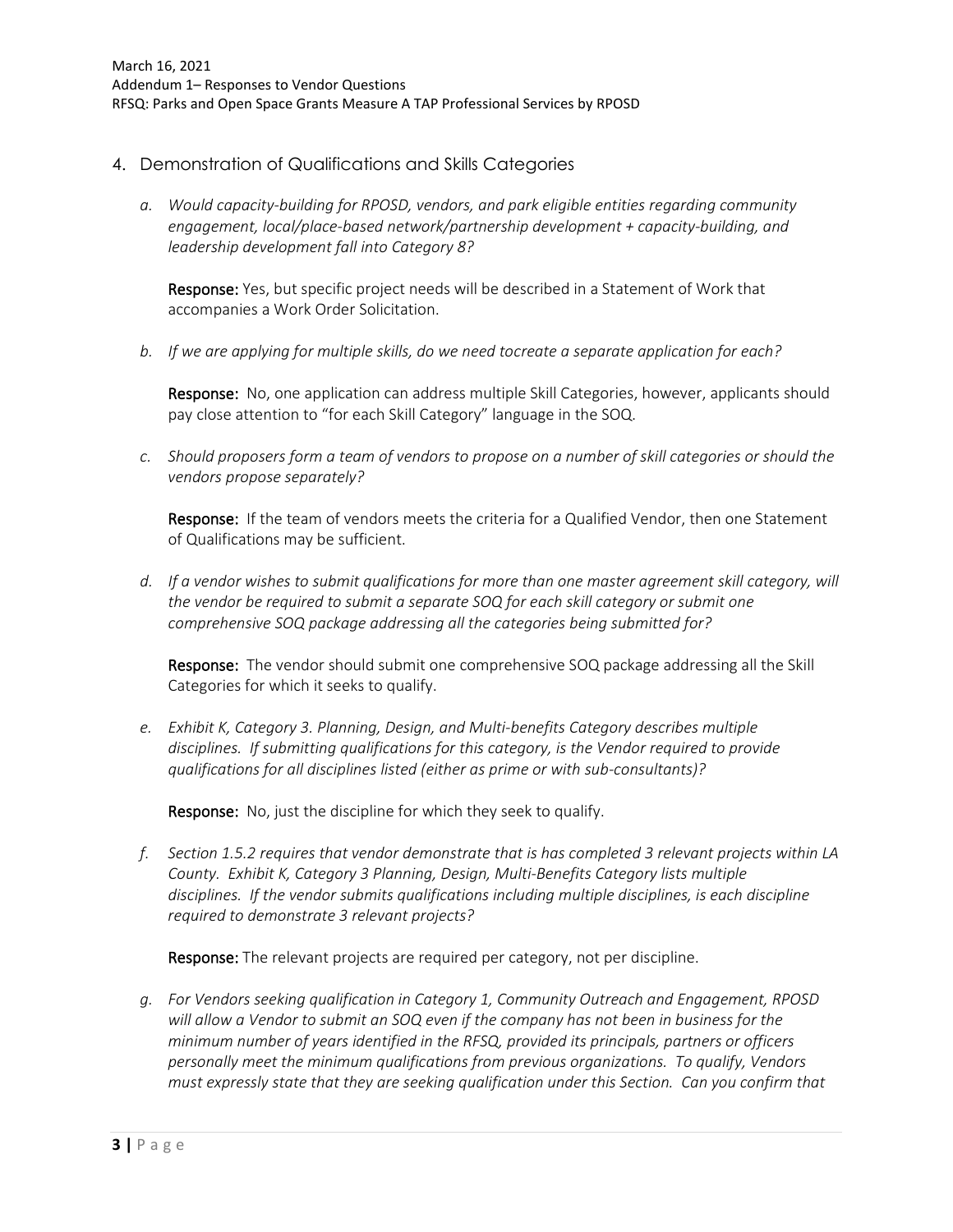*this states that the firm may be exempt from the 3 years of experience with LA County requirement, as long as we can show related experience from other agencies?*

Response: If the principals, partners or officers of the organization seeking qualification in Category 1 personally meet the minimum qualifications, then the organization may submit an SOQ.

*h. Page 5 Sect 1.5.2 requires 3 completed projects for the County, is there a timeframe for when these projects were done?*

Response: No, there is no timeframe.

*i. Page 5 Sect 1.5.2 said 3 projects, then page 25 A.1.2 says 2 projects, then page 26 A.1.3 says 1 project, please clarify.*

**Response:** RPOSD is issuing an Addendum Two to this RFSQ to provide clarification on these sections. The number of projects is described in Section 1.5.

*j. Is there a page limit? We did see that there is a word count of 250 for project descriptions, but did not find a overall page limitation.*

Response: There is no page limit; however, concision and clarity is appreciated.

*k. Section 1.5.2 indicates that the vendor must, "demonstrate that it has successfully completed at least three (3) relevant projects in Los Angeles County." Should we include two or three projects in section A.1.2 of the submittal?*

Response: RPOSD is issuing an Addendum Two to this RFSQ to provide clarification on these sections. The number of projects is described in Section 1.5.

*l. Do we need to submit at least 3 additional project samples to meet the qualifications requirement for each skills category? I'm not clear on how we provide three samples (as indicated in 1.5.2) for each category for which we are applying between this part of the submission and the preceding part of the submission, and/or how we should break them up in the table of contents.* 

**Response:** RPOSD is issuing an Addendum Two to this RFSQ to provide clarification on these sections. The number of projects is described in Section 1.5.

*m. Can we provide introductory text to these project samples in section A.1.3?*

#### Response: No.

*n. Can we provide images for submission sections A.1.2 and A.1.3?*

Response: Yes.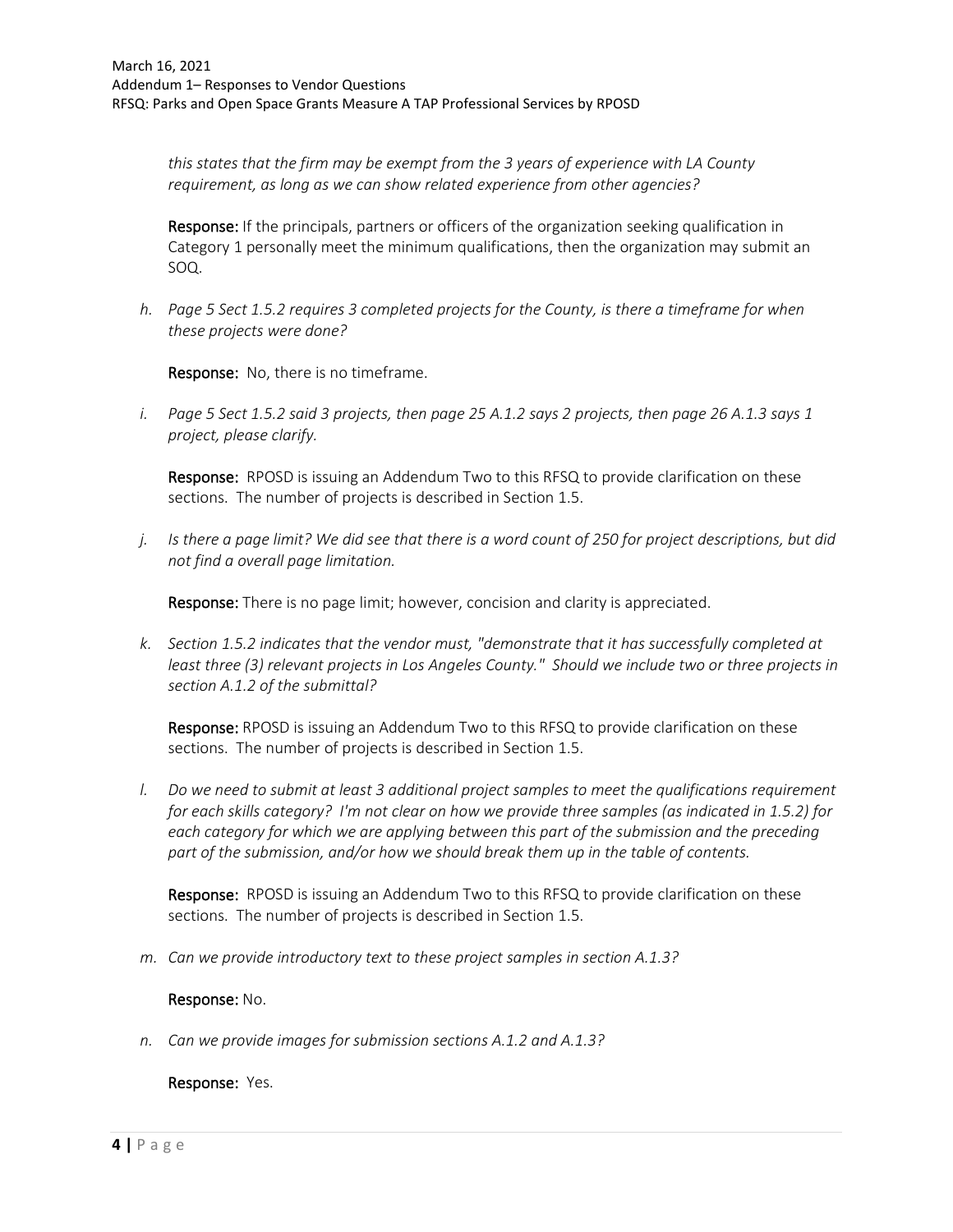*o. Is there a page limit maximum for section A.1.2 and A.1.3?*

Response: No, there is no page limit.

*p. Should these forms appear both in Section A.2 of the response and Section B (required forms), or in only one part of the response? If in only one section, which section?*

Response: The required forms only need to appear once your submission. All required forms shall be submitted in response to Section B.

*q. When it says 3 examples of similar work in LA County, does that just mean located in the County and not necessarily FOR the County. For example, similar workdone for a city or private nonprofit. Do you require a separate SOQ for each discipline?*

Response: Work performed in Los Angeles County for non-County entities is acceptable. Only one SOQ should be submitted for multiple Skill Categories.

*r. We are considering submitting on 3 categories. Are we to make one whole submittal in PDF via email no matter how many Categories we are submitting on? Or is there a requirement for labeling as Cat. X, Cat. Y, or Cat Z? Would we have to separate submittals for each category?*

Response: One submittal for multiple Skill Categories.

- 5. Statement of Work, Bids and Work Orders
	- *a. The RFSQ indicates that once issued an MSA, the vendor will need to bid on each Task Order. Is that correct?*

Response: Correct, Qualified Contractors must submit bids responding to work order solicitations. The execution of a Master Agreement does not guarantee a Contractor any minimum amount of business.

*b. For each Task Order, would we bid against all of the qualified vendors or will RPOSD solicit bids from a smaller pool of MSA contract holders?*

Response: Work Order Solicitations will only be sent to Qualified Contractors, i.e., only those Qualified Vendors that executed a Master Agreement. As parkland projects arise during the term of the Master Agreement, Qualified Contractors in the applicable Skill Categories will be solicited for bids or proposals to perform work under a Work Order.

*c. If a firm is selected to be on the TAP to help communities, does that preclude us from helping clients that do not seek TAP assistance?*

Response: No, however, any potential conflicts of interest must be disclosed and resolved between the relevant parties.